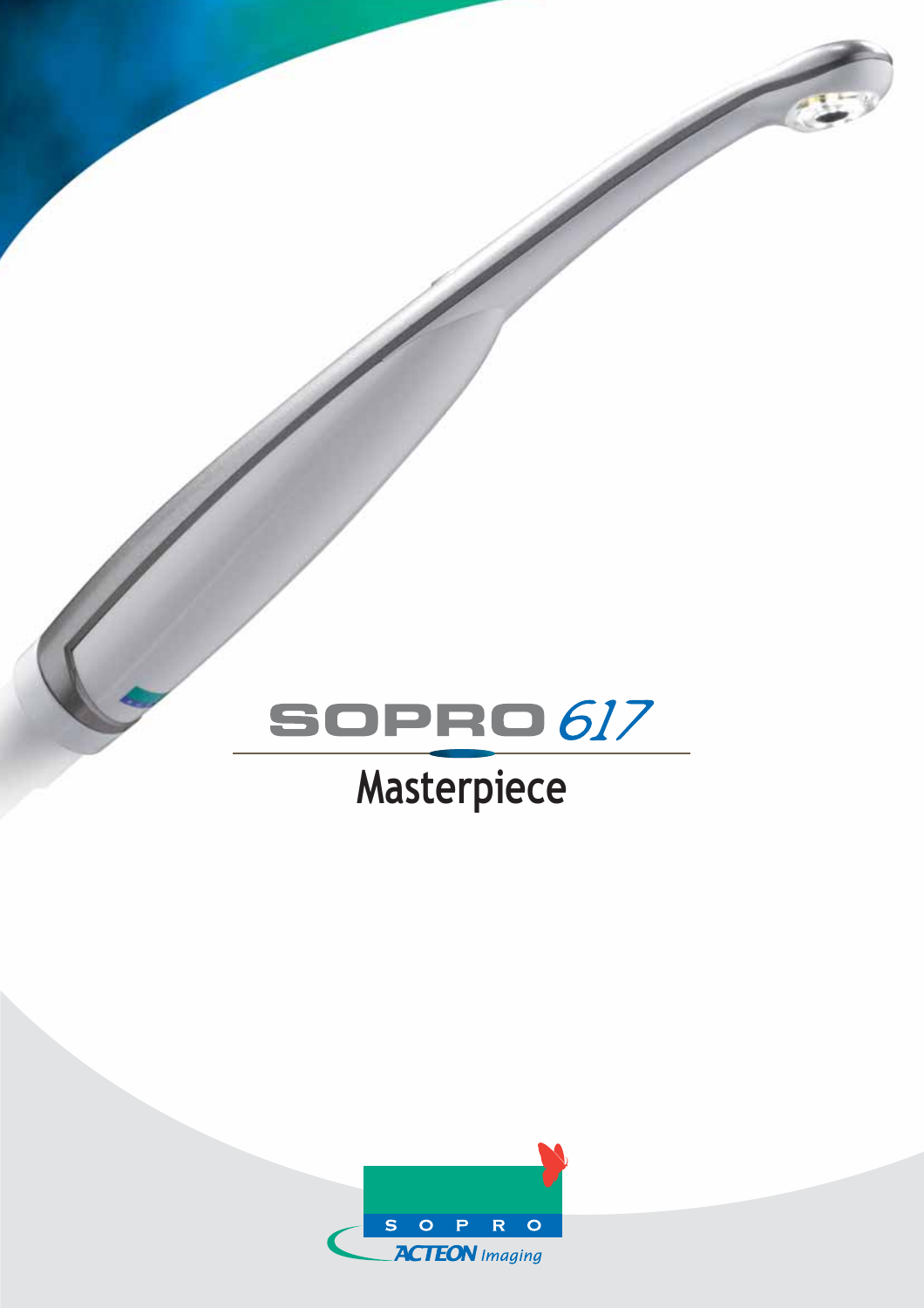## **Optimized ergonomics**

 $105°$ 

90

**SORRO** 

The curved design of the SOPRO 617 camera handpiece provides increased (15°more) viewing access into the patient's mouth.

Its 105° angle of view differentiates it from other cameras on the market by allowing for better exploration of the distal areas.

The rounded shape and extremely reduced dimensions of the camera head improve patient comfort while preventing any trauma to the mouth.



**Maximum access and unequalled comfort in mouth!**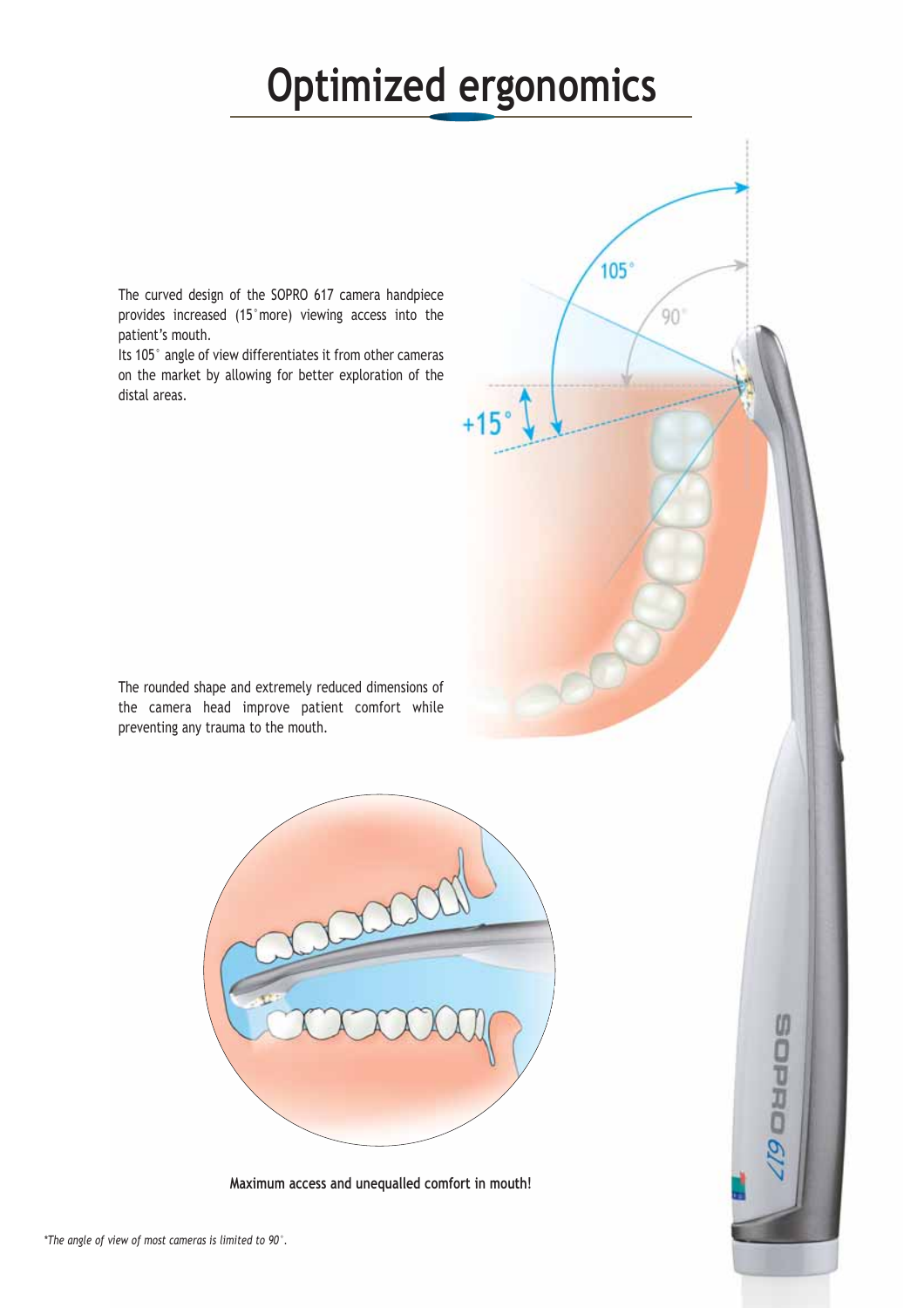## **High-fidelity images**



*Standard camera.*



*SOPRO 617 with aspheric lens.*

The new optical system of the SOPRO 617 is equipped with an aspheric lens which eliminates distortion and provides a more uniform quality image. Its optimized angle of view enables perfect visibility even into the hard-to-reach rear areas of the mouth.

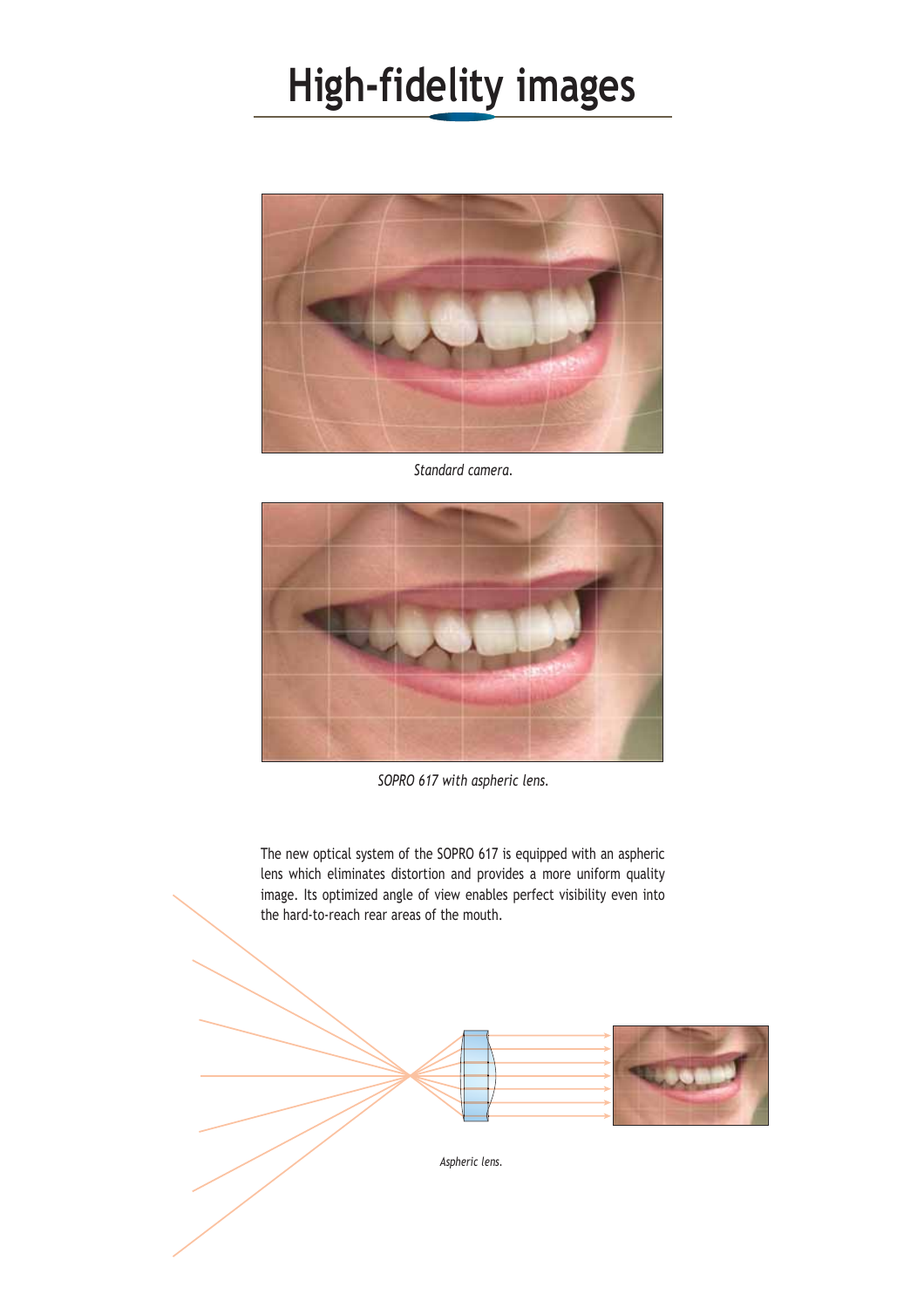## **Unmatched lighting system**

The new SOPRO 617 lighting system is composed of the latest generation LEDs which utilize condensers to focus the light and produce a very powerful beam:

- the image is luminous in any circumstance
- the emitted heat is reduced
- the entire image is uniformly illuminated (minimal shading).





*Classic LEDs without condenser.*



*SOPRO 617 LEDs with condenser.*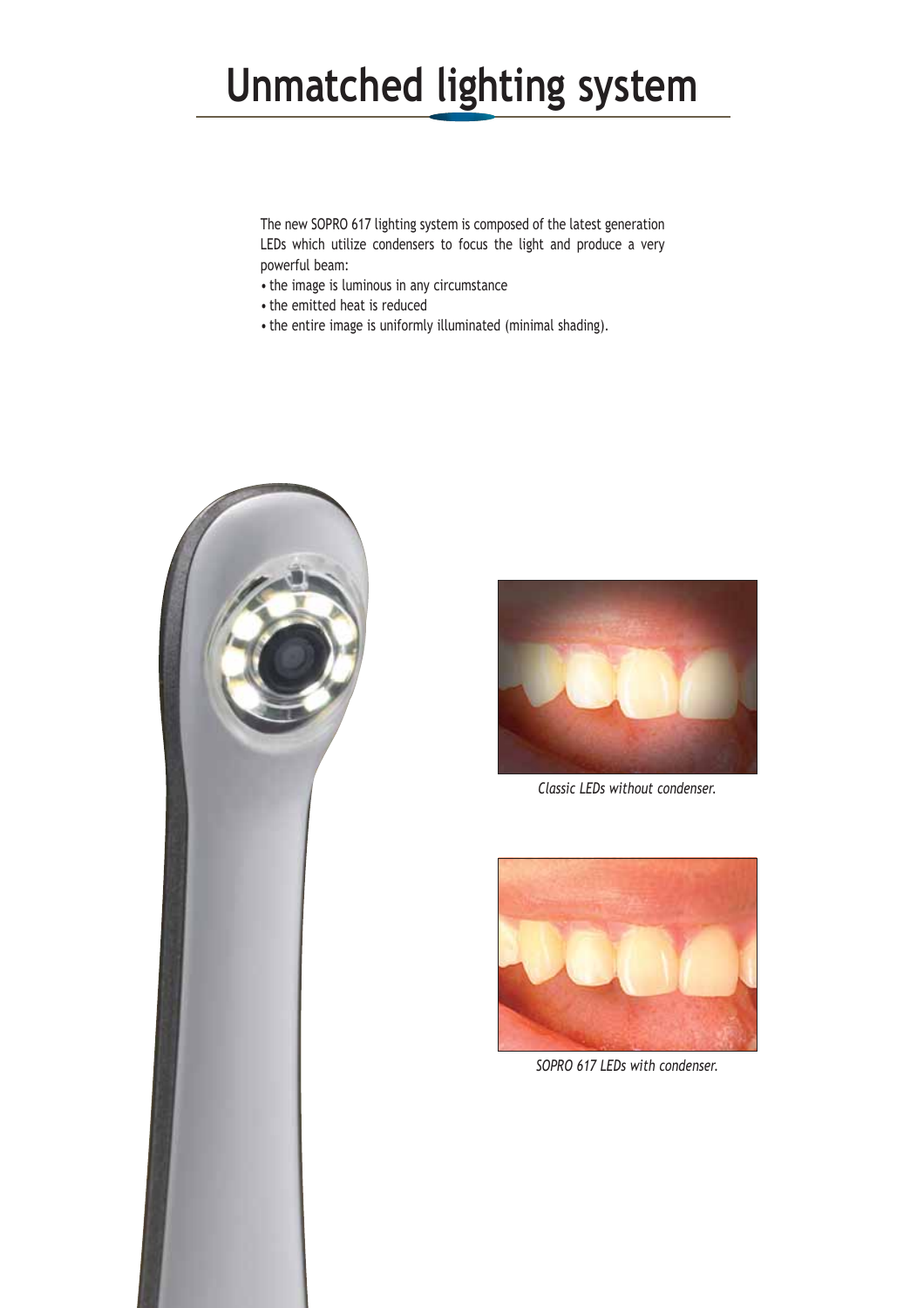### **Auto-focus and large depth of field**



From portrait  $\leftarrow$  to single tooth.

With no adjustment necessary, the obtained image is perfectly clear. This fully- automatic focus saves time and is effective without any intervention from you.

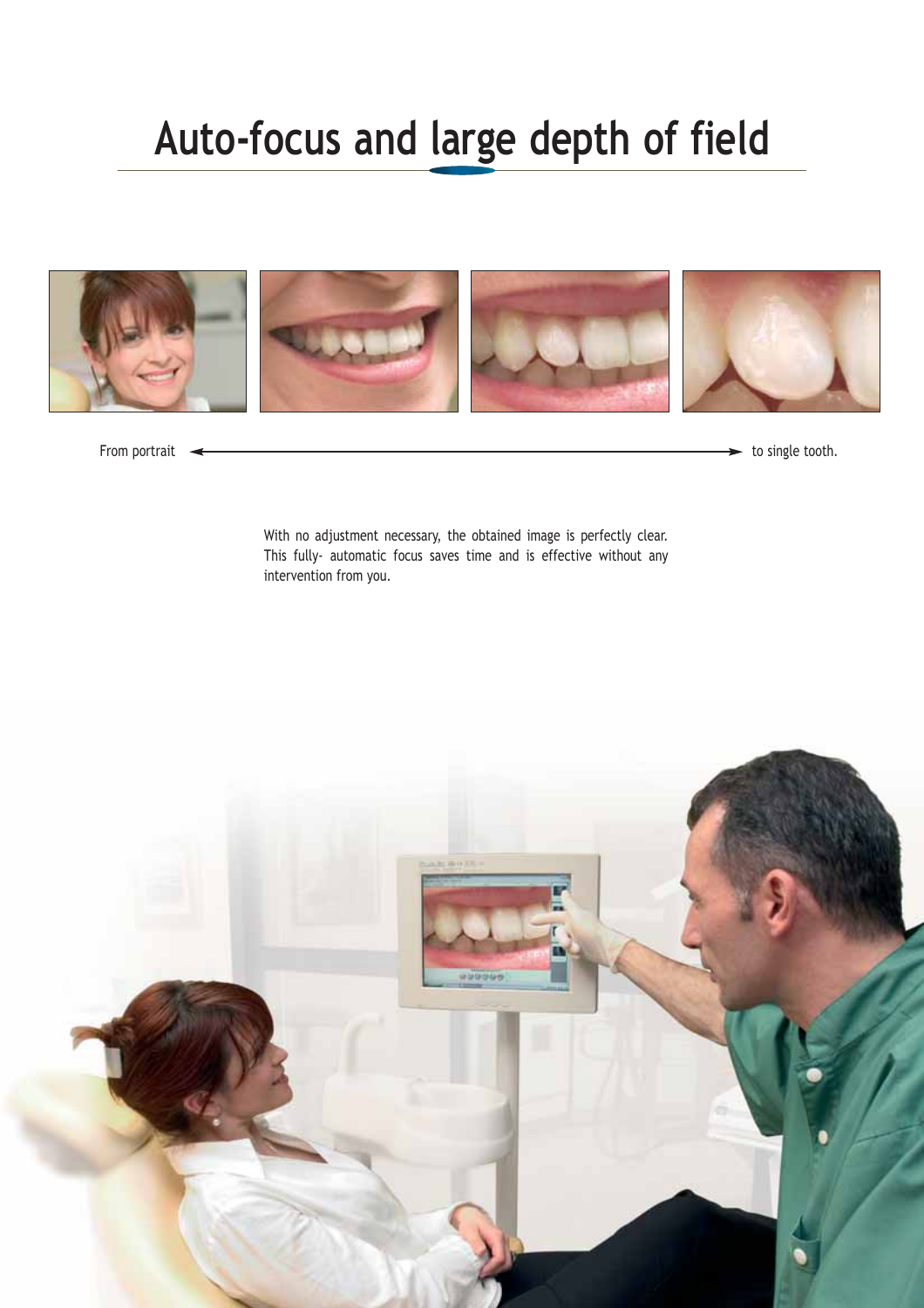## **Sopro Touch, The "original"**



Freeze one or four images on the screen with a simple glide over the Sopro Touch.

The sensitivity of this touch prevents blurry images and allows you to work in complete confidence.

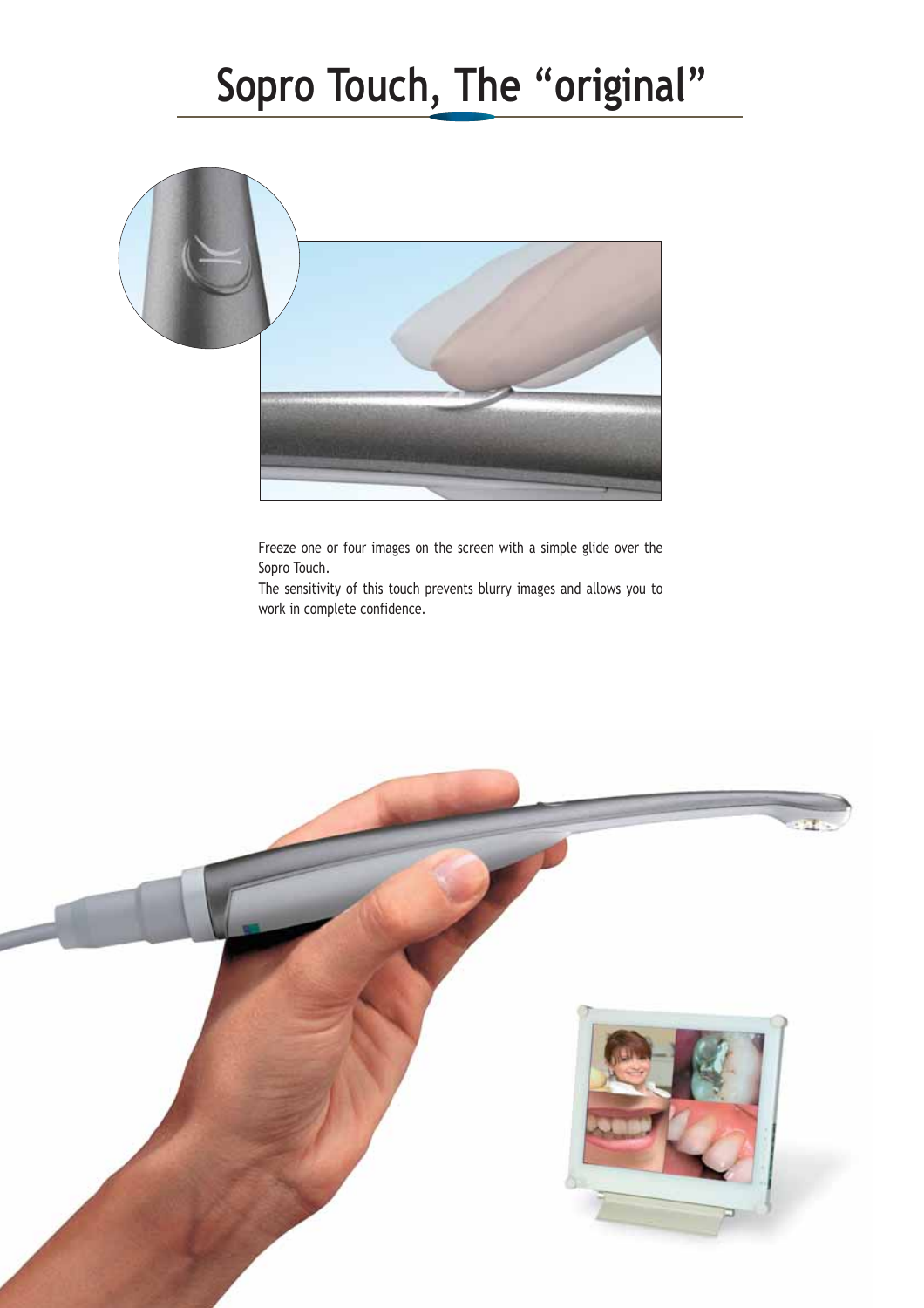## **Plug and Play technology**

#### **Versatility:**

The SOPRO 617 adapts perfectly to any dental surgery environment whatever the requirement.

#### **Compatibility:**

Keep your current SOPRO installation and enjoy the advantages of SOPRO 617 technology. With a single click, you can move to the new generation!



SOPRO 617 tabletop or wall-mounted (Associated to a DOCK M-VIDEO or a DOCK M-USB2).



SOPRO 617 on dental unit (Associated to a DOCK MU-VIDEO or a DOCK MU-USB2).



SOPRO 617 on PC version (Associated to a DOCK USB).

#### **Safety**

Quick and safe connection through a strengthened "push-pull" socket which rotates to preserve product integrity and prevent any incorrect manipulations.